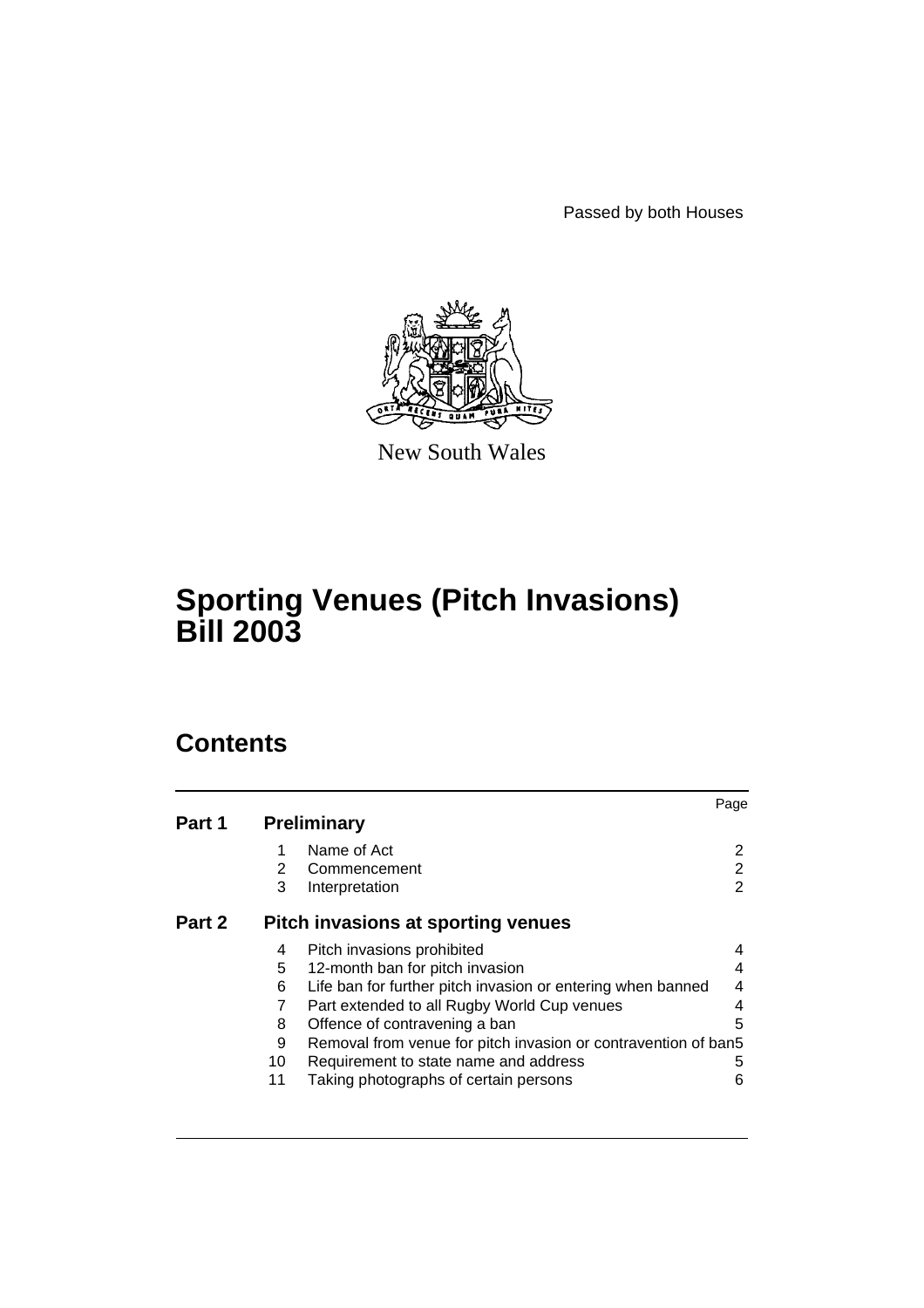# Sporting Venues (Pitch Invasions) Bill 2003

**Contents** 

|           |    |                                     | Page |
|-----------|----|-------------------------------------|------|
| Part 3    |    | <b>Miscellaneous</b>                |      |
|           | 12 | Penalty notices                     |      |
|           | 13 | Penalty notice amounts              | 8    |
|           | 14 | Nature of proceedings for offences  | 8    |
|           | 15 | Regulations                         | 8    |
|           | 16 | Savings and transitional provisions | 8    |
|           | 17 | Amendment of Fines Act 1996 No 99   | 8    |
| Schedules |    |                                     |      |
|           |    | Savings and transitional provisions | 9    |
|           | 2  | Amendment of Fines Act 1996         | 10   |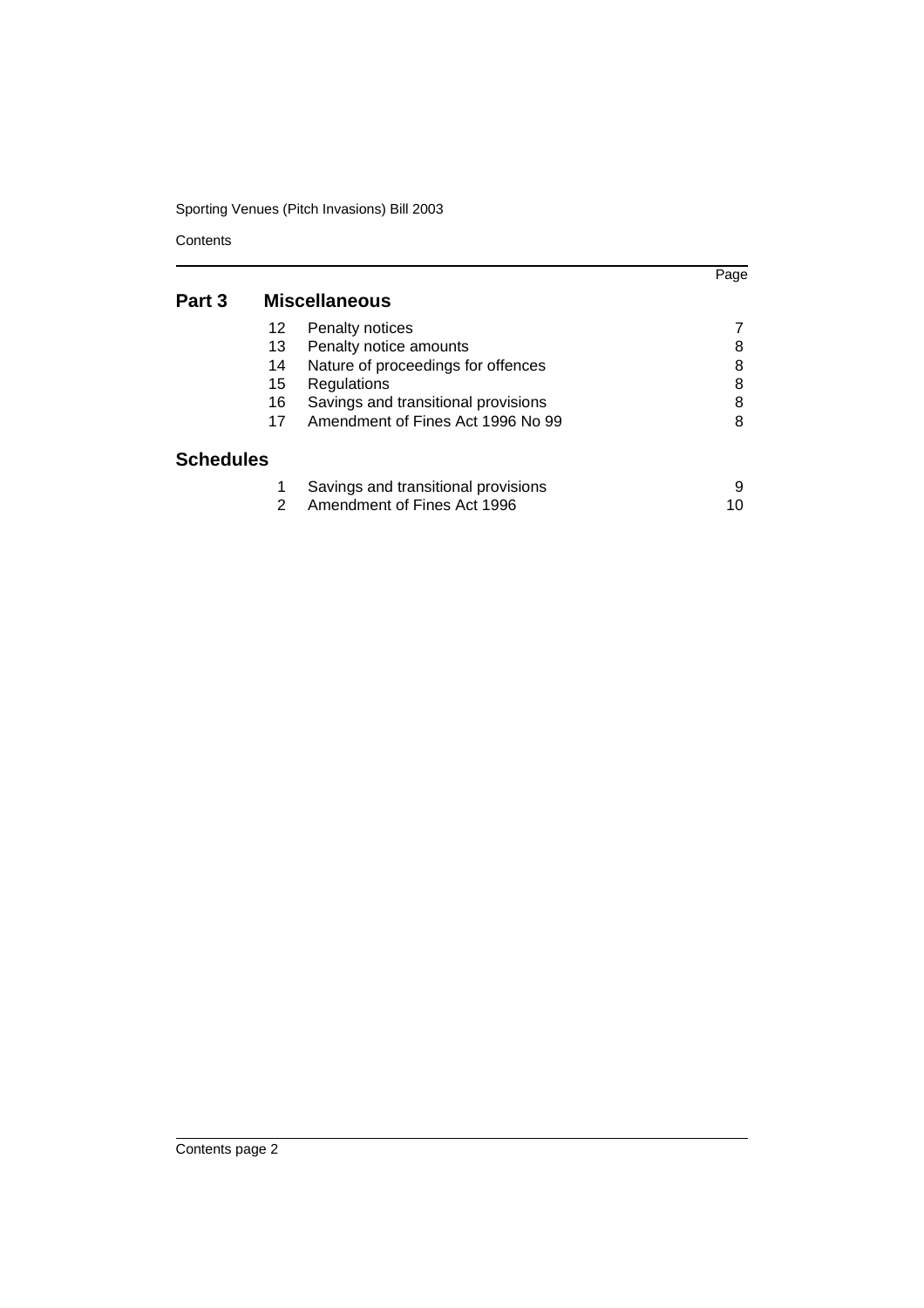*I certify that this PUBLIC BILL, which originated in the LEGISLATIVE ASSEMBLY, has finally passed the LEGISLATIVE COUNCIL and the LEGISLATIVE ASSEMBLY of NEW SOUTH WALES.*

> *Clerk of the Legislative Assembly. Legislative Assembly, Sydney, , 2003*



New South Wales

# **Sporting Venues (Pitch Invasions) Bill 2003**

Act No , 2003

An Act to make provision for prohibiting unauthorised entry to the playing fields of certain sporting venues; to make special provision for the Rugby World Cup 2003; and for other purposes.

*I have examined this Bill, and find it to correspond in all respects with the Bill as finally passed by both Houses.*

*Chairman of Committees of the Legislative Assembly.*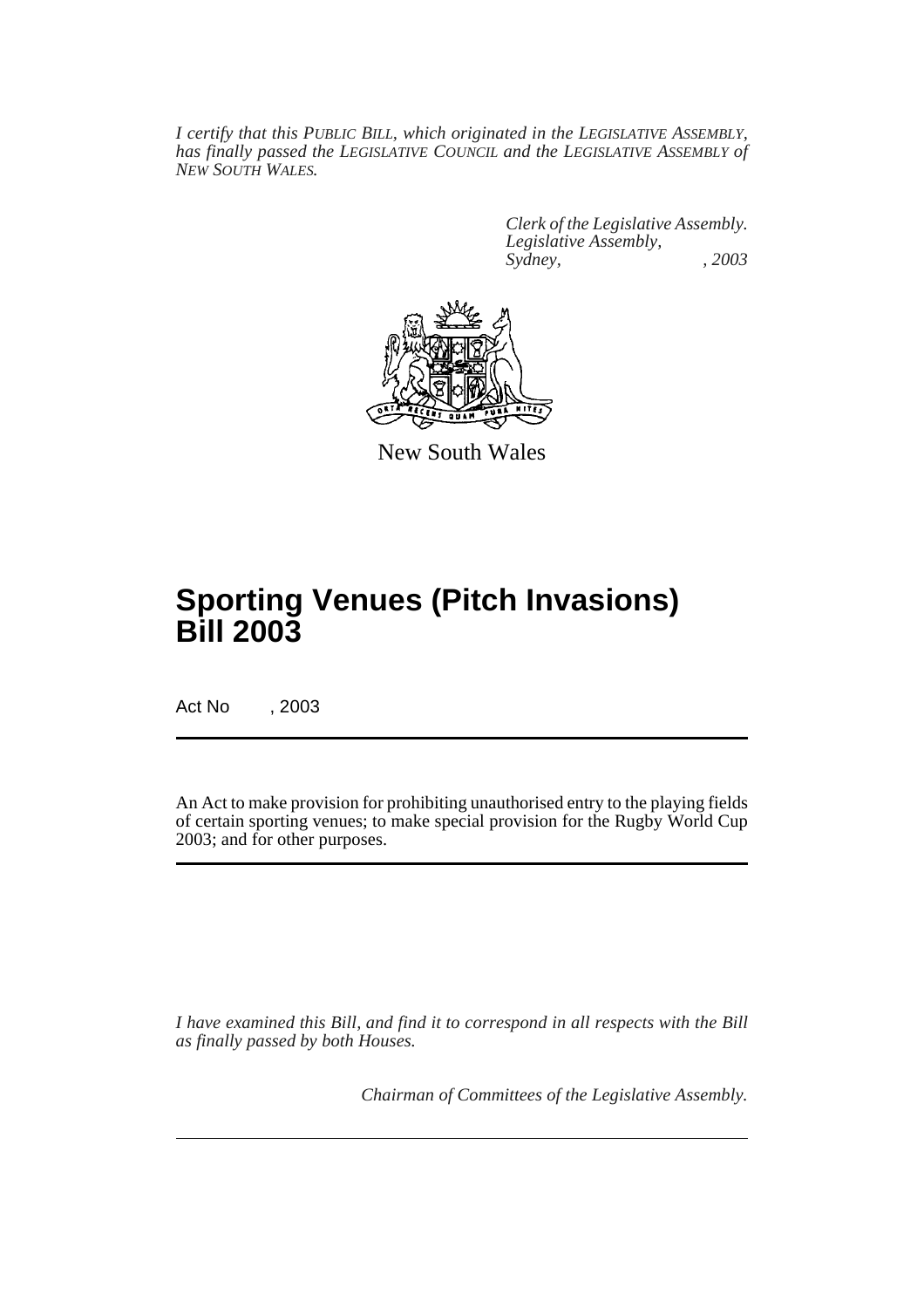Clause 1 Sporting Venues (Pitch Invasions) Bill 2003

Part 1 Preliminary

## **The Legislature of New South Wales enacts:**

# **Part 1 Preliminary**

## **1 Name of Act**

This Act is the *Sporting Venues (Pitch Invasions) Act 2003*.

## **2 Commencement**

This Act commences on the date of assent to this Act.

#### **3 Interpretation**

(1) In this Act:

#### *authorised officer* means:

- (a) in connection with the operation of a provision of this Act in respect of a sporting venue—a person authorised for the purposes of this Act by the venue director, and
- (b) a police officer.

*designated sporting venue* means the following sporting venues:

- (a) Central Coast Express Advocate Stadium (formerly known as Graham Park),
- (b) WIN Stadium (being the stadium under the management of the Wollongong Sportsground Trust),
- (c) a sporting venue prescribed by the regulations.

**Note.** Section 7 applies to Rugby World Cup venues not otherwise within the meaning of **designated sporting venue**.

*exercise* a function includes perform a duty.

*function* includes a power, authority or duty.

*match* means a sporting match, sporting game or sporting competition, and includes any performance or formalities held or conducted in conjunction with the match, but does not include a training session or rehearsal.

*playing field* means the playing field or other competition area of a sporting venue, and includes any area between the playing field and any structure intended to be a barrier between competitors competing on the competition area and spectators.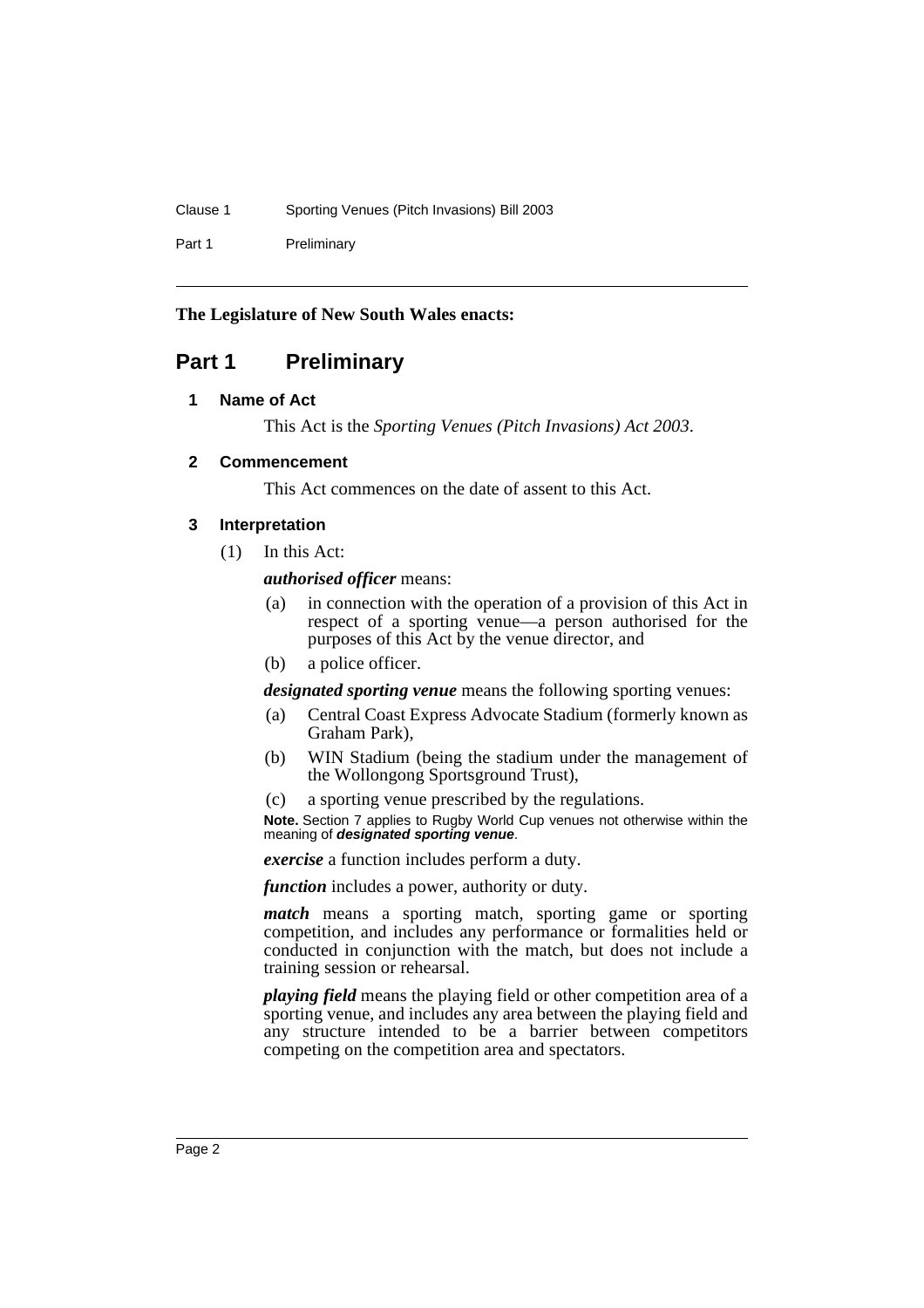| Sporting Venues (Pitch Invasions) Bill 2003 | Clause 3 |
|---------------------------------------------|----------|
| Preliminary                                 | Part 1   |
| __<br>.                                     |          |

*venue director*, in relation to a sporting venue, means the occupier of the venue and includes, in respect of a match at the venue, any person authorised by the occupier of the venue to be the venue director in respect of the match.

(2) Notes included in this Act do not form part of this Act.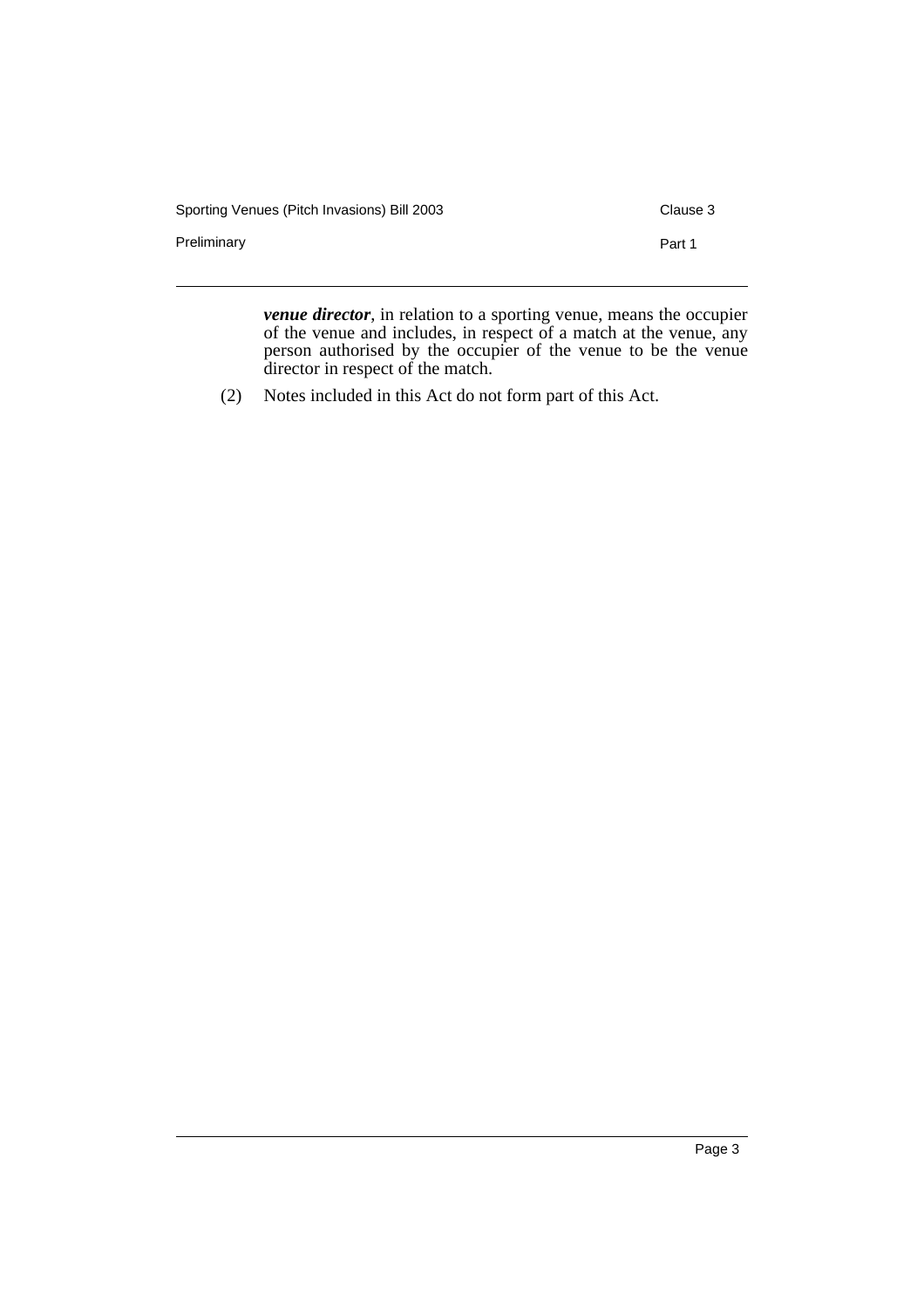Part 2 Pitch invasions at sporting venues

# **Part 2 Pitch invasions at sporting venues**

#### **4 Pitch invasions prohibited**

A person must not enter or remain on the playing field of a designated sporting venue during a match held with the authorisation of the venue director unless the person:

- (a) is a participant in the match, or
- (b) is engaged in the control or management of the match, or
- (c) is an authorised officer, or
- (d) has, or is a member of a class of persons who have, been authorised by the venue director or an authorised officer to enter the playing field.

Maximum penalty: 50 penalty units.

#### **5 12-month ban for pitch invasion**

A person who is removed from a designated sporting venue for a contravention of section 4 at the venue is banned for 12 months from entering the venue (the ban starting from when the person was removed from the venue).

## **6 Life ban for further pitch invasion or entering when banned**

- (1) A person is banned for life from entering a designated sporting venue if the person is removed from the venue:
	- (a) for a contravention of section 4 at the venue, having previously been banned under this Part from entering the venue (whether or not the ban is still in force), or
	- (b) for a contravention of section 8 at the venue.
- (2) The life ban starts from when the person was removed from the venue.

## **7 Part extended to all Rugby World Cup venues**

(1) A person who is banned under this Part, clause 17 of the *Sydney Cricket Ground and Sydney Football Stadium By-law 1999* or clause 16 of the *Sydney Olympic Park Regulation 2001* from entering a Rugby World Cup venue as a result of a contravention of a law at a Rugby World Cup match is (while so banned) also banned from entering any Rugby World Cup venue on any day that a Rugby World Cup match is held there.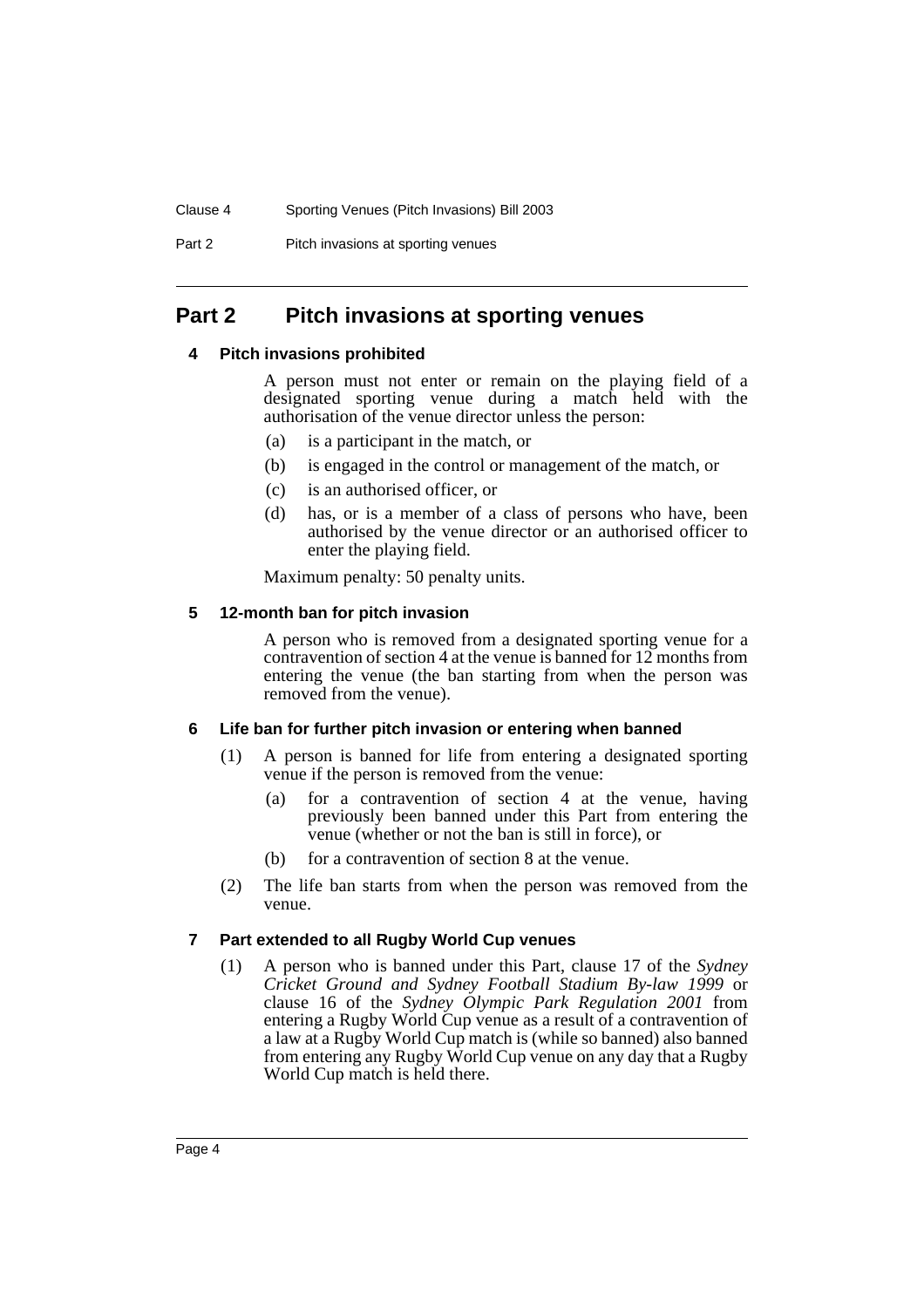| Sporting Venues (Pitch Invasions) Bill 2003 | Clause 8 |
|---------------------------------------------|----------|
| Pitch invasions at sporting venues          | Part 2   |

(2) For the purposes of this Part:

*Rugby World Cup* means the Rugby World Cup 2003 rugby union tournament under the control and direction of the International Rugby Board and conducted in Australia in 2003.

*Rugby World Cup match* means a match of the Rugby World Cup.

*Rugby World Cup venue* means a sporting venue in the State that is the venue for a Rugby World Cup match.

#### **8 Offence of contravening a ban**

A person who is banned from entering a sporting venue under this Part must not enter the sporting venue while the ban is in force.

Maximum penalty: 50 penalty units.

#### **9 Removal from venue for pitch invasion or contravention of ban**

- (1) A person who contravenes any provision of this Part at a sporting venue may be removed from the venue by an authorised officer.
- (2) An authorised officer acting in accordance with this section may use such force as is reasonable in the circumstances for the purpose of exercising the officer's functions under this section.

#### **10 Requirement to state name and address**

- (1) An authorised officer at a sporting venue who suspects on reasonable grounds that a person at the venue has committed, or has been involved in the commission of, a contravention of a provision of this Part at the venue may require the person to state his or her full name and residential address.
- (2) A person must not:
	- (a) fail without reasonable excuse to comply with a requirement under this section, or
	- (b) in purported compliance with such a requirement, furnish information that the person knows to be false or misleading in a material particular.

Maximum penalty: 20 penalty units.

(3) A person is not guilty of an offence against this section unless it is established that the authorised officer warned the person that the failure to comply with the requirement is an offence.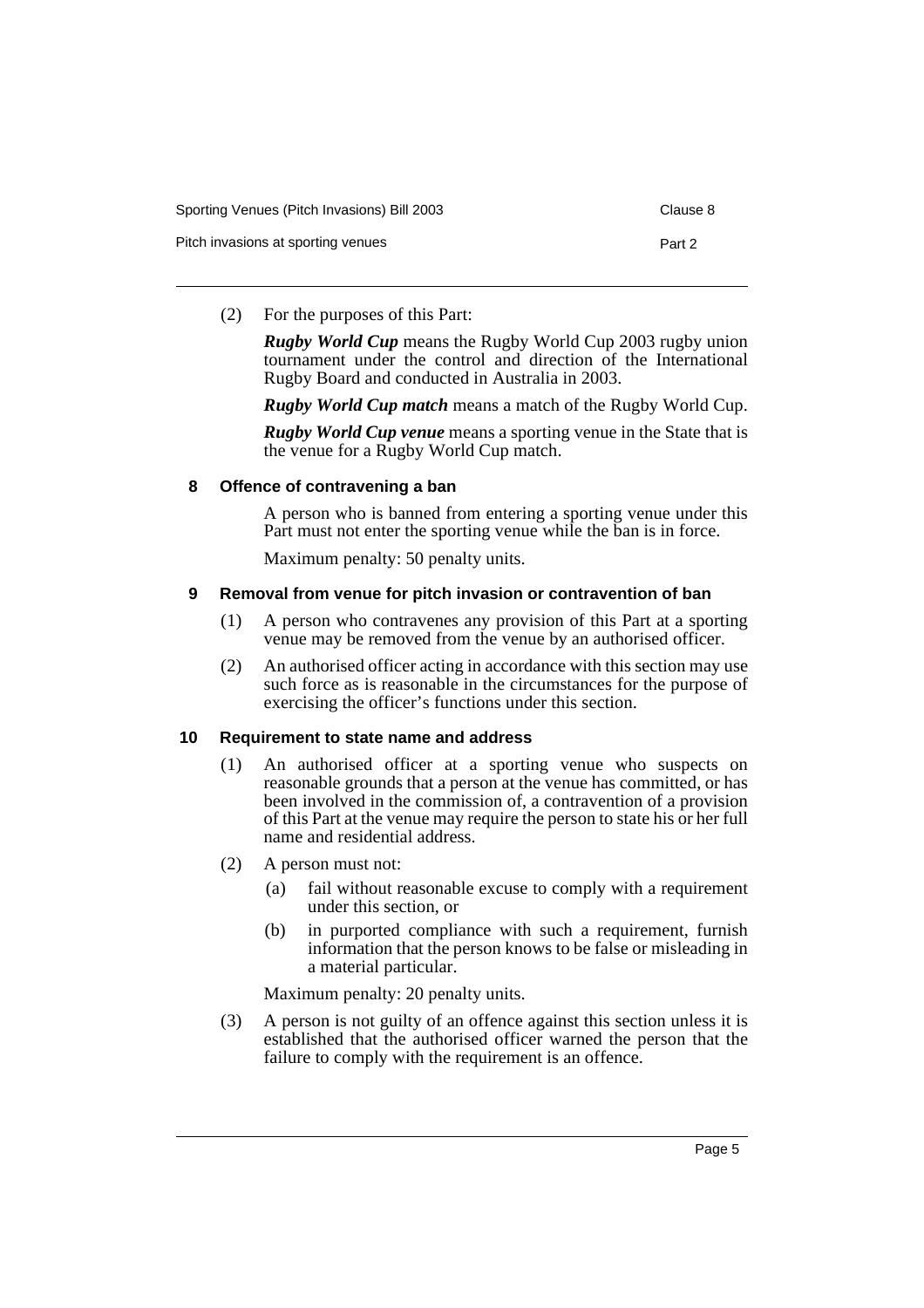#### Clause 11 Sporting Venues (Pitch Invasions) Bill 2003

Part 2 Pitch invasions at sporting venues

## **11 Taking photographs of certain persons**

An authorised officer at a sporting venue who suspects on reasonable grounds that a person at the venue has committed, or has been involved in the commission of, a contravention of a provision of this Part at the venue may take a photograph or make another form of image of the person.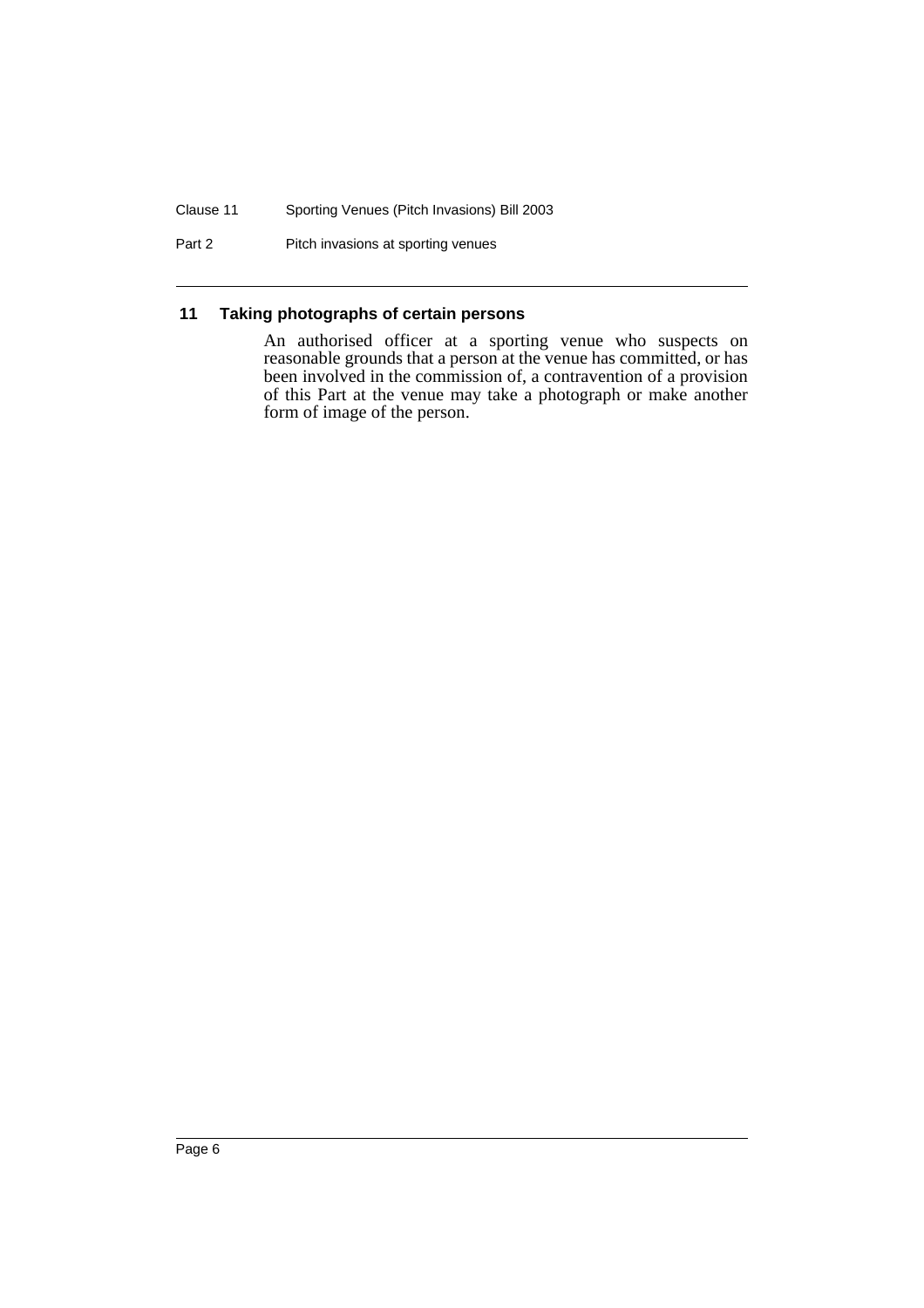Sporting Venues (Pitch Invasions) Bill 2003 Clause 12

Miscellaneous **Part 3** 

# **Part 3 Miscellaneous**

#### **12 Penalty notices**

- (1) A police officer may serve a penalty notice on a person if it appears to the officer that the person has committed an offence against a provision of Part 2.
- (2) A penalty notice is a notice to the effect that, if the person served does not wish to have the matter determined by a court, the person can pay, within the time and to the person specified in the notice, the amount of the penalty prescribed by the regulations, or, if there is no amount prescribed by the regulations, by section 13, for the offence if dealt with under this section.
- (3) A penalty notice may be served personally or by post.
- (4) If the amount of penalty prescribed for an alleged offence is paid under this section, no person is liable to any further proceedings for the alleged offence.
- (5) This section does not affect a ban under Part 2, such a ban remaining in force notwithstanding the payment of an amount payable under a penalty notice.
- (6) Payment under this section is not to be regarded as an admission of liability for the purpose of, and does not in any way affect or prejudice, any civil claim, action or proceeding arising out of the same occurrence.
- (7) The regulations may:
	- (a) prescribe the amount of penalty payable for the offence if dealt with under this section, and
	- (b) prescribe different amounts of penalties for different offences or classes of offences.
- (8) The amount of a penalty prescribed under this section for an offence is not to exceed the maximum amount of penalty that could be imposed for the offence by a court.
- (9) This section does not limit the operation of any other provision of, or made under, this or any other Act relating to proceedings that may be taken in respect of offences.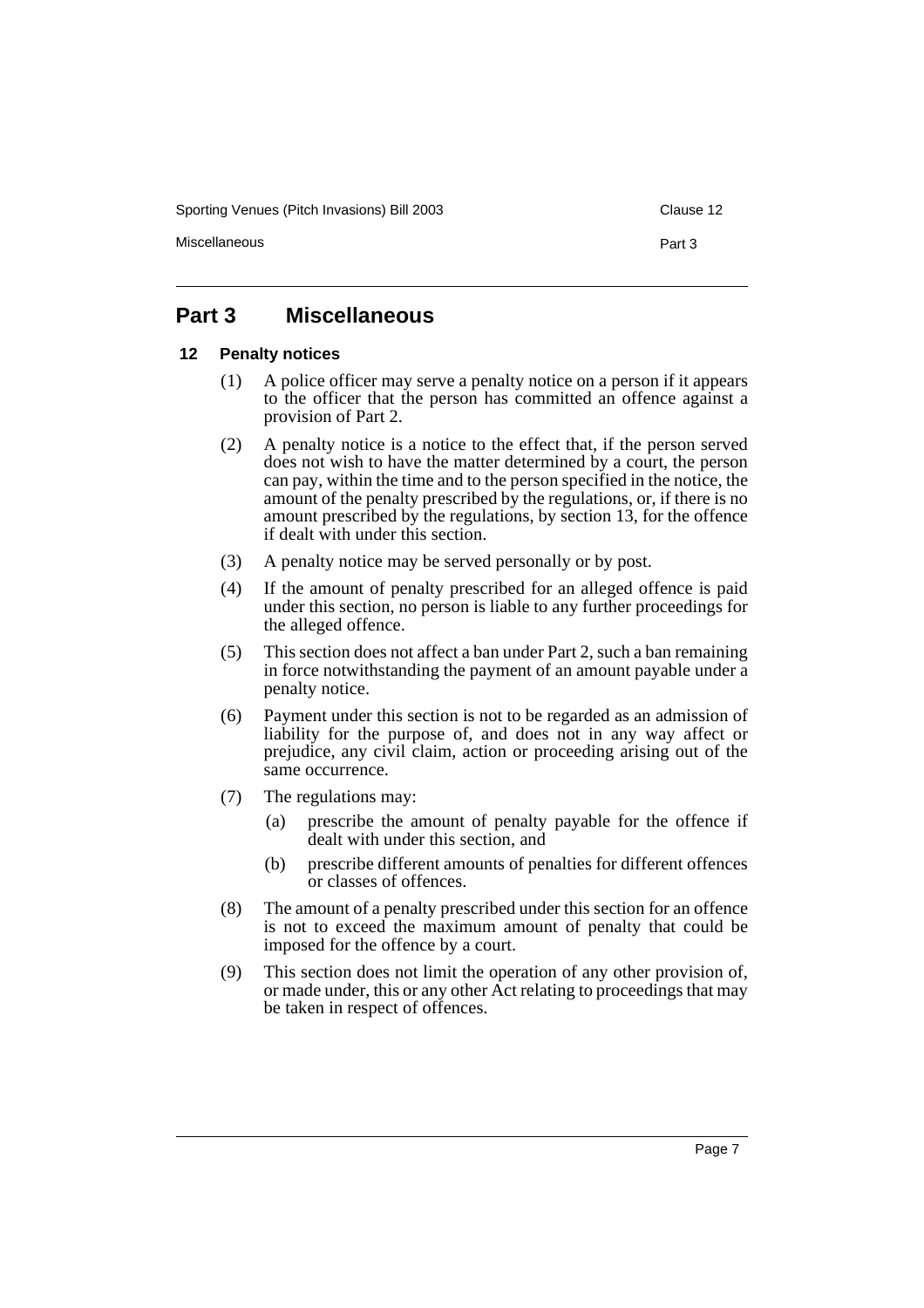#### Clause 13 Sporting Venues (Pitch Invasions) Bill 2003

Part 3 Miscellaneous

#### **13 Penalty notice amounts**

For the purposes of section 12, the amount prescribed is:

- (a) \$500 in respect of an offence under section 4, and
- (b) \$500 in respect of an offence under section 8, and
- (c) \$500 in respect of an offence under section 10.

#### **14 Nature of proceedings for offences**

Proceedings for an offence under this Act may be dealt with summarily before a Local Court.

#### **15 Regulations**

The Governor may make regulations, not inconsistent with this Act, for or with respect to any matter that by this Act is required or permitted to be prescribed or that is necessary or convenient to be prescribed for carrying out or giving effect to this Act.

#### **16 Savings and transitional provisions**

Schedule 1 has effect.

#### **17 Amendment of Fines Act 1996 No 99**

The *Fines Act 1996* is amended as set out in Schedule 2.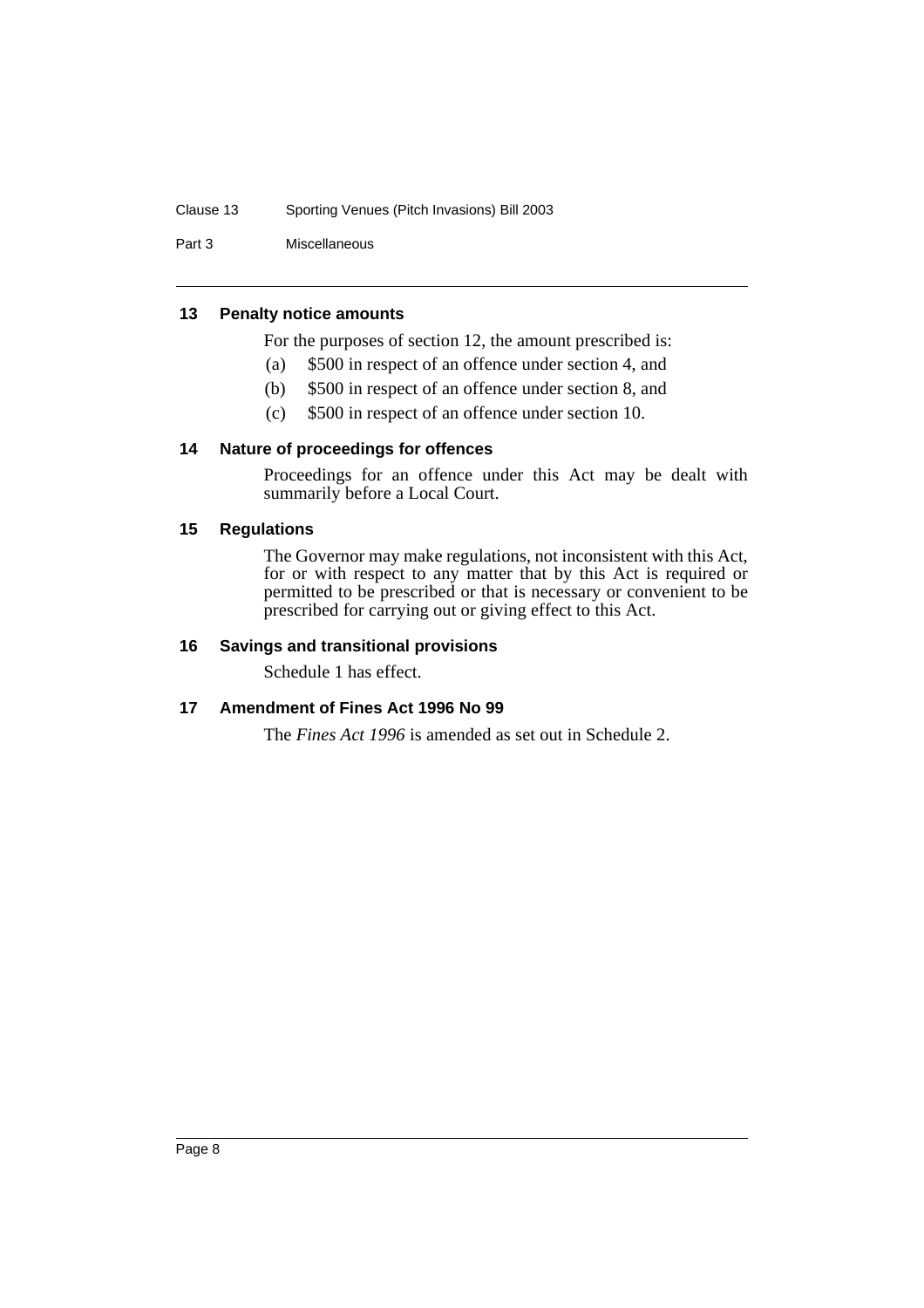Sporting Venues (Pitch Invasions) Bill 2003

Savings and transitional provisions Schedule 1

# **Schedule 1 Savings and transitional provisions**

(Section 16)

#### **1 Savings or transitional regulations**

- (1) The regulations may contain provisions of a savings or transitional nature consequent on the enactment of the following Acts: this Act
- (2) Any such provision may, if the regulations so provide, take effect from the date of assent to the Act concerned or a later date.
- (3) To the extent to which any such provision takes effect from a date that is earlier than the date of its publication in the Gazette, the provision does not operate so as:
	- (a) to affect, in a manner prejudicial to any person (other than the State or an authority of the State), the rights of that person existing before the date of its publication, or
	- (b) to impose liabilities on any person (other than the State or an authority of the State) in respect of anything done or omitted to be done before the date of its publication.